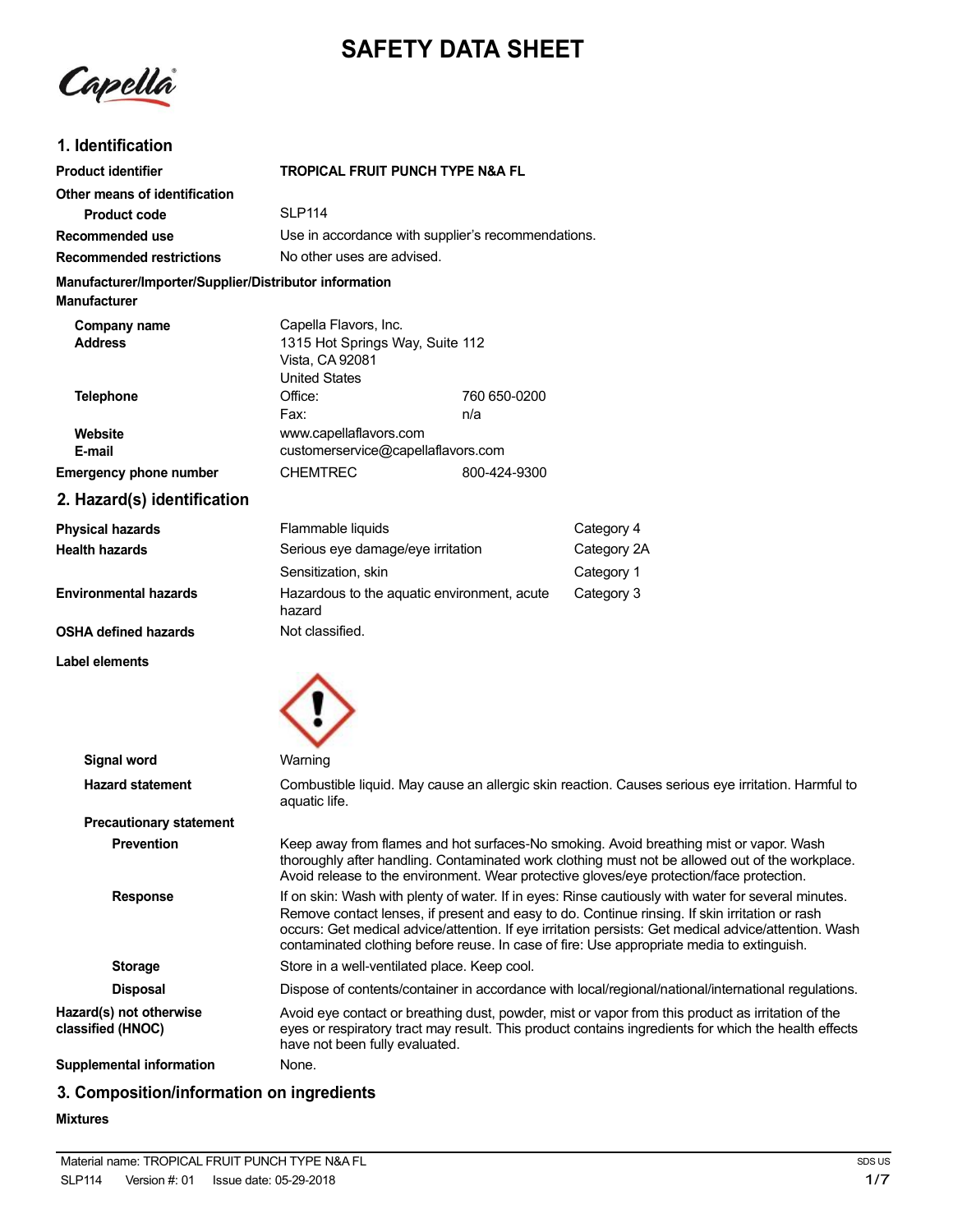| <b>Chemical name</b>                     |            | Common name and synonyms | <b>CAS number</b> | $\%$       |  |
|------------------------------------------|------------|--------------------------|-------------------|------------|--|
| PROPYLENE GLYCOL<br>NFI                  | <b>NOM</b> |                          | $57 - 55 - 6$     | $80 - 90$  |  |
| <b>BENZALDEHYDE</b><br><b>NOM</b>        | #21        |                          | 100-52-7          | $5 - 10$   |  |
| <b>BENZYL ALCOHOL</b><br>NOM NFI         | #38        |                          | 100-51-6          | $5 - 10$   |  |
| ETHYL BUTYRATE<br><b>NOM</b>             | #71        |                          | 105-54-4          | $1 - 3$    |  |
| <b>TRADE SECRET*</b>                     |            |                          | Proprietary*      | ${}_{0.3}$ |  |
| <b>TRADE SECRET*</b>                     |            |                          | Proprietary*      | ${}_{0.2}$ |  |
| <b>TRADE SECRET*</b>                     |            |                          | Proprietary*      | ${}_{0.2}$ |  |
| Other components below reportable levels |            |                          |                   | ≺1         |  |

Other components below reportable levels

\*Designates that a specific chemical identity and/or percentage of composition has been withheld as a trade secret.

#### **4. First-aid measures**

| <b>Inhalation</b>                                                            | Remove victim to fresh air and keep at rest in a position comfortable for breathing. If experiencing<br>respiratory symptoms: Call a POISON CENTER or doctor/physician.                                |  |  |
|------------------------------------------------------------------------------|--------------------------------------------------------------------------------------------------------------------------------------------------------------------------------------------------------|--|--|
| <b>Skin contact</b>                                                          | Remove contaminated clothing immediately and wash skin with soap and water. In case of<br>eczema or other skin disorders: Seek medical attention and take along these instructions.                    |  |  |
| Eye contact                                                                  | Immediately flush eyes with plenty of water for at least 15 minutes. Remove contact lenses, if<br>present and easy to do. Continue rinsing. Get medical attention if irritation develops and persists. |  |  |
| Ingestion                                                                    | Rinse mouth. Get medical attention if symptoms occur.                                                                                                                                                  |  |  |
| <b>Most important</b><br>symptoms/effects, acute and<br>delayed              | Severe eye irritation. Symptoms may include stinging, tearing, redness, swelling, and blurred<br>vision. May cause an allergic skin reaction. Dermatitis. Rash.                                        |  |  |
| Indication of immediate<br>medical attention and special<br>treatment needed | Provide general supportive measures and treat symptomatically. In case of shortness of breath,<br>give oxygen. Keep victim warm. Keep victim under observation. Symptoms may be delayed.               |  |  |
| <b>General information</b>                                                   | Ensure that medical personnel are aware of the material(s) involved, and take precautions to<br>protect themselves. Wash contaminated clothing before reuse.                                           |  |  |
| 5. Fire-fighting measures                                                    |                                                                                                                                                                                                        |  |  |
| Suitable extinguishing media                                                 | Water fog. Alcohol resistant foam. Dry chemical powder. Carbon dioxide (CO2).                                                                                                                          |  |  |
| Unsuitable extinguishing<br>media                                            | Do not use water jet as an extinguisher, as this will spread the fire.                                                                                                                                 |  |  |
| Specific hazards arising from<br>the chemical                                | The product is combustible, and heating may generate vapors which may form explosive vapor/air<br>mixtures. During fire, gases hazardous to health may be formed.                                      |  |  |
| Special protective equipment<br>and precautions for firefighters             | Self-contained breathing apparatus and full protective clothing must be worn in case of fire.                                                                                                          |  |  |
| <b>Fire fighting</b><br>equipment/instructions                               | In case of fire and/or explosion do not breathe fumes. Move containers from fire area if you can do<br>so without risk.                                                                                |  |  |
| <b>Specific methods</b>                                                      | Use standard firefighting procedures and consider the hazards of other involved materials.                                                                                                             |  |  |

**General fire hazards**

#### **6. Accidental release measures**

Combustible liquid.

**Personal precautions, protective equipment and emergency procedures**

Keep unnecessary personnel away. Keep people away from and upwind of spill/leak. Eliminate all ignition sources (no smoking, flares, sparks, or flames in immediate area). Wear appropriate protective equipment and clothing during clean-up. Avoid inhalation of vapor, fumes, dust and/or mist from the spilled material. Do not touch damaged containers or spilled material unless wearing appropriate protective clothing. Ensure adequate ventilation. Local authorities should be advised if significant spillages cannot be contained. For personal protection, see section 8 of the SDS.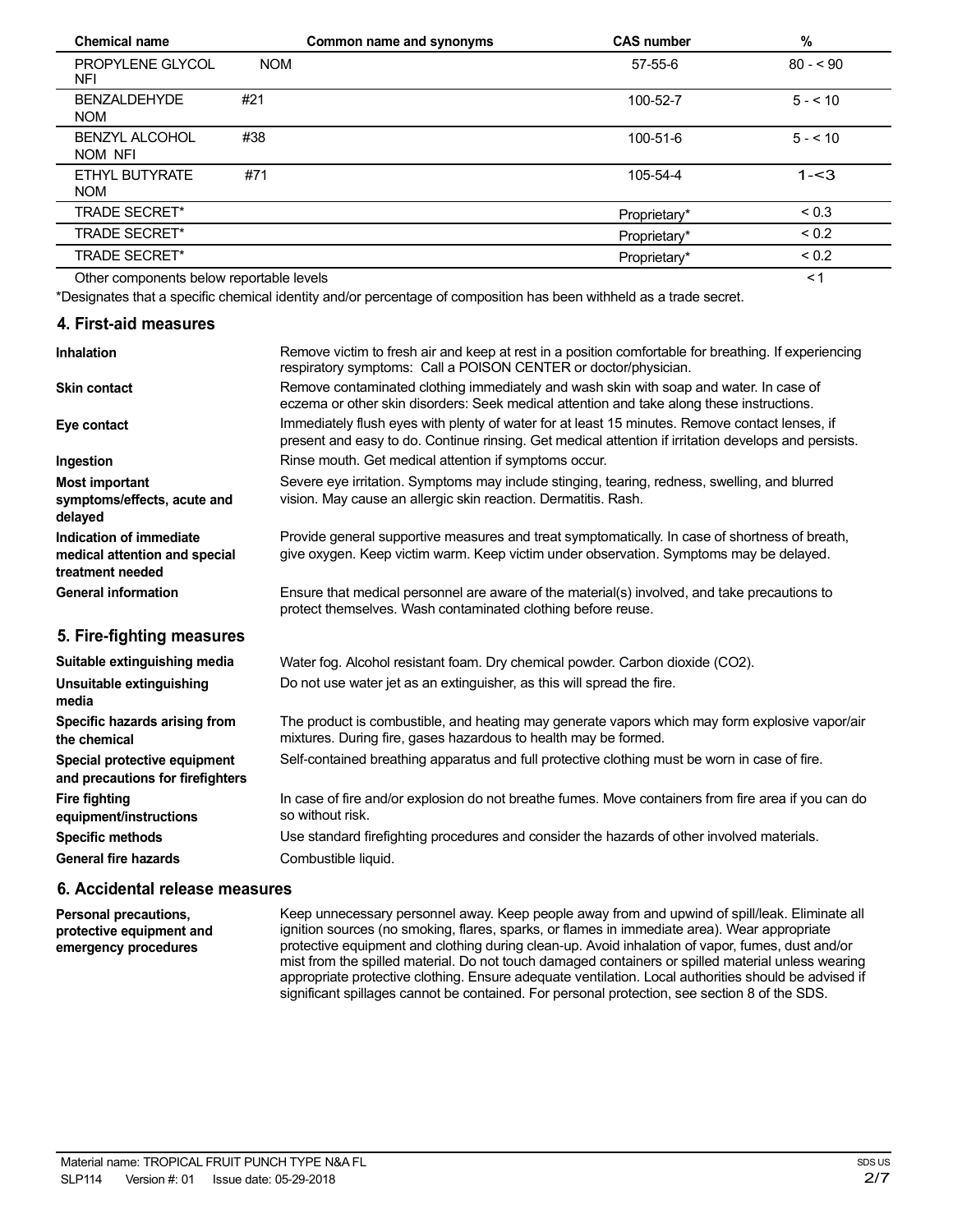| Methods and materials for<br>containment and cleaning up        | Use water spray to reduce vapors or divert vapor cloud drift. Eliminate all ignition sources (no<br>smoking, flares, sparks, or flames in immediate area). Keep combustibles (wood, paper, oil, etc.)<br>away from spilled material. Prevent product from entering drains.                                                                                                             |
|-----------------------------------------------------------------|----------------------------------------------------------------------------------------------------------------------------------------------------------------------------------------------------------------------------------------------------------------------------------------------------------------------------------------------------------------------------------------|
|                                                                 | Large Spills: Stop the flow of material, if this is without risk. Dike the spilled material, where this is<br>possible. Use a non-combustible material like vermiculite, sand or earth to soak up the product<br>and place into a container for later disposal. Following product recovery, flush area with water.                                                                     |
|                                                                 | Small Spills: Absorb with earth, sand or other non-combustible material and transfer to containers<br>for later disposal. Wipe up with absorbent material (e.g. cloth, fleece). Clean surface thoroughly to<br>remove residual contamination.                                                                                                                                          |
|                                                                 | Never return spills to original containers for re-use. For waste disposal, see section 13 of the SDS.                                                                                                                                                                                                                                                                                  |
| <b>Environmental precautions</b>                                | Avoid release to the environment. Inform appropriate managerial or supervisory personnel of all<br>environmental releases. Prevent further leakage or spillage if safe to do so. Avoid discharge into<br>drains, water courses or onto the ground.                                                                                                                                     |
| 7. Handling and storage                                         |                                                                                                                                                                                                                                                                                                                                                                                        |
| Precautions for safe handling                                   | Keep away from open flames, hot surfaces and sources of ignition. When using do not smoke.<br>Avoid breathing mist or vapor. Avoid contact with eyes, skin, and clothing. Avoid prolonged<br>exposure. Use only outdoors or in a well-ventilated area. Wear appropriate personal protective<br>equipment. Avoid release to the environment. Observe good industrial hygiene practices. |
| Conditions for safe storage,<br>including any incompatibilities | Store locked up. Keep away from heat, sparks and open flame. Store in a cool, dry place out of<br>direct sunlight. Store in original tightly closed container. Store in a well-ventilated place. Keep in an<br>area equipped with sprinklers. Store away from incompatible materials (see Section 10 of the<br>SDS).                                                                   |

### **8. Exposure controls/personal protection**

#### **Occupational exposure limits**

The following constituents are the only constituents of the product which have a PEL, TLV or other recommended exposure limit. At this time, the other constituents have no known exposure limits.

| <b>Components</b>                                       | <b>Type</b>                                                                                                                                                                                                                                                                                                                                                                                                                        | Value      | Form     |
|---------------------------------------------------------|------------------------------------------------------------------------------------------------------------------------------------------------------------------------------------------------------------------------------------------------------------------------------------------------------------------------------------------------------------------------------------------------------------------------------------|------------|----------|
| <b>BENZALDEHYDE</b><br>#21 NOM (CAS 100-52-7)           | <b>STEL</b>                                                                                                                                                                                                                                                                                                                                                                                                                        | 17.4 mg/m3 |          |
|                                                         |                                                                                                                                                                                                                                                                                                                                                                                                                                    | 4 ppm      |          |
|                                                         | <b>TWA</b>                                                                                                                                                                                                                                                                                                                                                                                                                         | 8.7 mg/m3  |          |
|                                                         |                                                                                                                                                                                                                                                                                                                                                                                                                                    | 2 ppm      |          |
| <b>BENZYL ALCOHOL</b><br>#38 NOM NFI (CAS<br>$100-51-6$ | <b>TWA</b>                                                                                                                                                                                                                                                                                                                                                                                                                         | 44.2 mg/m3 |          |
|                                                         |                                                                                                                                                                                                                                                                                                                                                                                                                                    | 10 ppm     |          |
| PROPYLENE GLYCOL<br>NOM NFI (CAS 57-55-6)               | <b>TWA</b>                                                                                                                                                                                                                                                                                                                                                                                                                         | 10 $mg/m3$ | Aerosol. |
| <b>Biological limit values</b>                          | No biological exposure limits noted for the ingredient(s).                                                                                                                                                                                                                                                                                                                                                                         |            |          |
| Appropriate engineering<br>controls                     | Good general ventilation (typically 10 air changes per hour) should be used. Ventilation rates<br>should be matched to conditions. If applicable, use process enclosures, local exhaust ventilation,<br>or other engineering controls to maintain airborne levels below recommended exposure limits. If<br>exposure limits have not been established, maintain airborne levels to an acceptable level. Provide<br>eyewash station. |            |          |
|                                                         | Individual protection measures, such as personal protective equipment                                                                                                                                                                                                                                                                                                                                                              |            |          |
|                                                         | Face shield is recommended. Wear safety glasses with side shields (or goggles).                                                                                                                                                                                                                                                                                                                                                    |            |          |
| Eye/face protection                                     |                                                                                                                                                                                                                                                                                                                                                                                                                                    |            |          |
|                                                         |                                                                                                                                                                                                                                                                                                                                                                                                                                    |            |          |
| <b>Skin protection</b><br><b>Hand protection</b>        | Wear appropriate chemical resistant gloves.                                                                                                                                                                                                                                                                                                                                                                                        |            |          |
| <b>Other</b>                                            | Wear appropriate chemical resistant clothing. Use of an impervious apron is recommended.                                                                                                                                                                                                                                                                                                                                           |            |          |
| <b>Respiratory protection</b>                           | If engineering controls do not maintain airborne concentrations below recommended exposure<br>limits (where applicable) or to an acceptable level (in countries where exposure limits have not<br>been established), an approved respirator must be worn.                                                                                                                                                                          |            |          |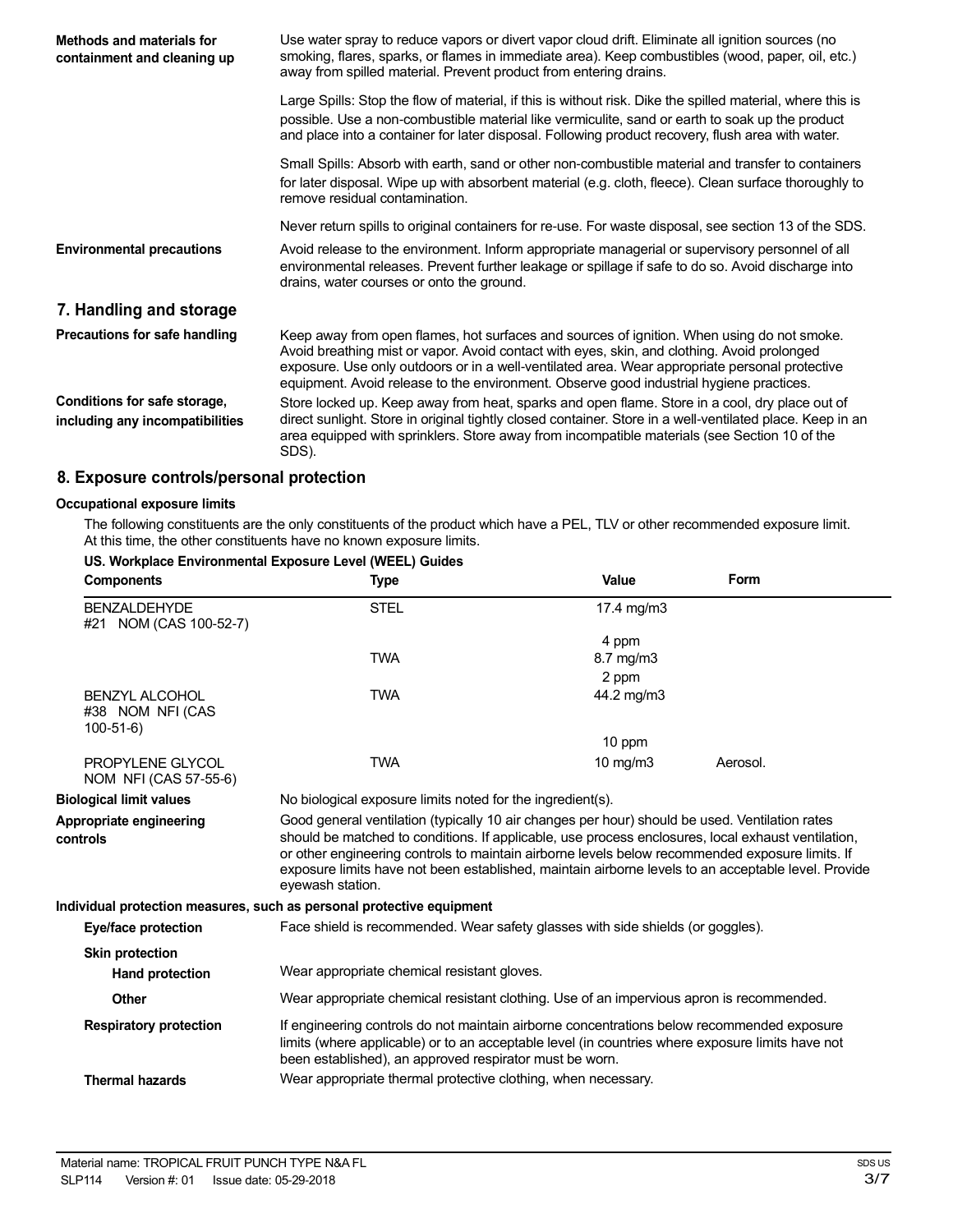When using do not smoke. Always observe good personal hygiene measures, such as washing after handling the material and before eating, drinking, and/or smoking. Routinely wash work clothing and protective equipment to remove contaminants. Contaminated work clothing should not be allowed out of the workplace.

### **9. Physical and chemical properties**

| Appearance                                        |                                                                                                                                                   |
|---------------------------------------------------|---------------------------------------------------------------------------------------------------------------------------------------------------|
| <b>Physical state</b>                             | Liquid.                                                                                                                                           |
| <b>Form</b>                                       | Liquid.                                                                                                                                           |
| Color                                             | Not available.                                                                                                                                    |
| Odor                                              | Not available.                                                                                                                                    |
| <b>Odor threshold</b>                             | Not available.                                                                                                                                    |
| рH                                                | Not available.                                                                                                                                    |
| Melting point/freezing point                      | -74.2 $\degree$ F (-59 $\degree$ C) estimated                                                                                                     |
| Initial boiling point and boiling<br>range        | 354.2 °F (179 °C) estimated                                                                                                                       |
| <b>Flash point</b>                                | 179.2 °F (81.8 °C) Closed Cup                                                                                                                     |
| <b>Evaporation rate</b>                           | Not available.                                                                                                                                    |
| Flammability (solid, gas)                         | Not applicable.                                                                                                                                   |
| Upper/lower flammability or explosive limits      |                                                                                                                                                   |
| <b>Flammability limit - lower</b><br>(%)          | Not available.                                                                                                                                    |
| <b>Flammability limit - upper</b><br>(%)          | Not available.                                                                                                                                    |
| Explosive limit - lower (%)                       | Not available.                                                                                                                                    |
| Explosive limit - upper (%)                       | Not available.                                                                                                                                    |
| Vapor pressure                                    | 0.17 hPa estimated                                                                                                                                |
| <b>Vapor density</b>                              | Not available.                                                                                                                                    |
| <b>Relative density</b>                           | Not available.                                                                                                                                    |
| Solubility(ies)                                   |                                                                                                                                                   |
| Solubility (water)                                | Not available.                                                                                                                                    |
| <b>Partition coefficient</b><br>(n-octanol/water) | Not available.                                                                                                                                    |
| Auto-ignition temperature                         | 377 °F (191.67 °C) estimated                                                                                                                      |
| <b>Decomposition temperature</b>                  | Not available.                                                                                                                                    |
| <b>Viscosity</b>                                  | Not available.                                                                                                                                    |
| <b>Other information</b>                          |                                                                                                                                                   |
| <b>Explosive properties</b>                       | Not explosive.                                                                                                                                    |
| <b>Flammability class</b>                         | Combustible IIIA estimated                                                                                                                        |
| <b>Oxidizing properties</b>                       | Not oxidizing.                                                                                                                                    |
| <b>Refractive index</b>                           | 1.4293 - 1.4593                                                                                                                                   |
| <b>Specific gravity</b>                           | $1.02 - 1.05$                                                                                                                                     |
| 10. Stability and reactivity                      |                                                                                                                                                   |
| <b>Reactivity</b>                                 | The product is stable and non-reactive under normal conditions of use, storage and transport.                                                     |
| <b>Chemical stability</b>                         | Material is stable under normal conditions.                                                                                                       |
| <b>Possibility of hazardous</b><br>reactions      | No dangerous reaction known under conditions of normal use.                                                                                       |
| <b>Conditions to avoid</b>                        | Avoid heat, sparks, open flames and other ignition sources. Avoid temperatures exceeding the<br>flash point. Contact with incompatible materials. |
| Incompatible materials                            | Strong oxidizing agents.                                                                                                                          |
| Hazardous decomposition<br>products               | No hazardous decomposition products are known.                                                                                                    |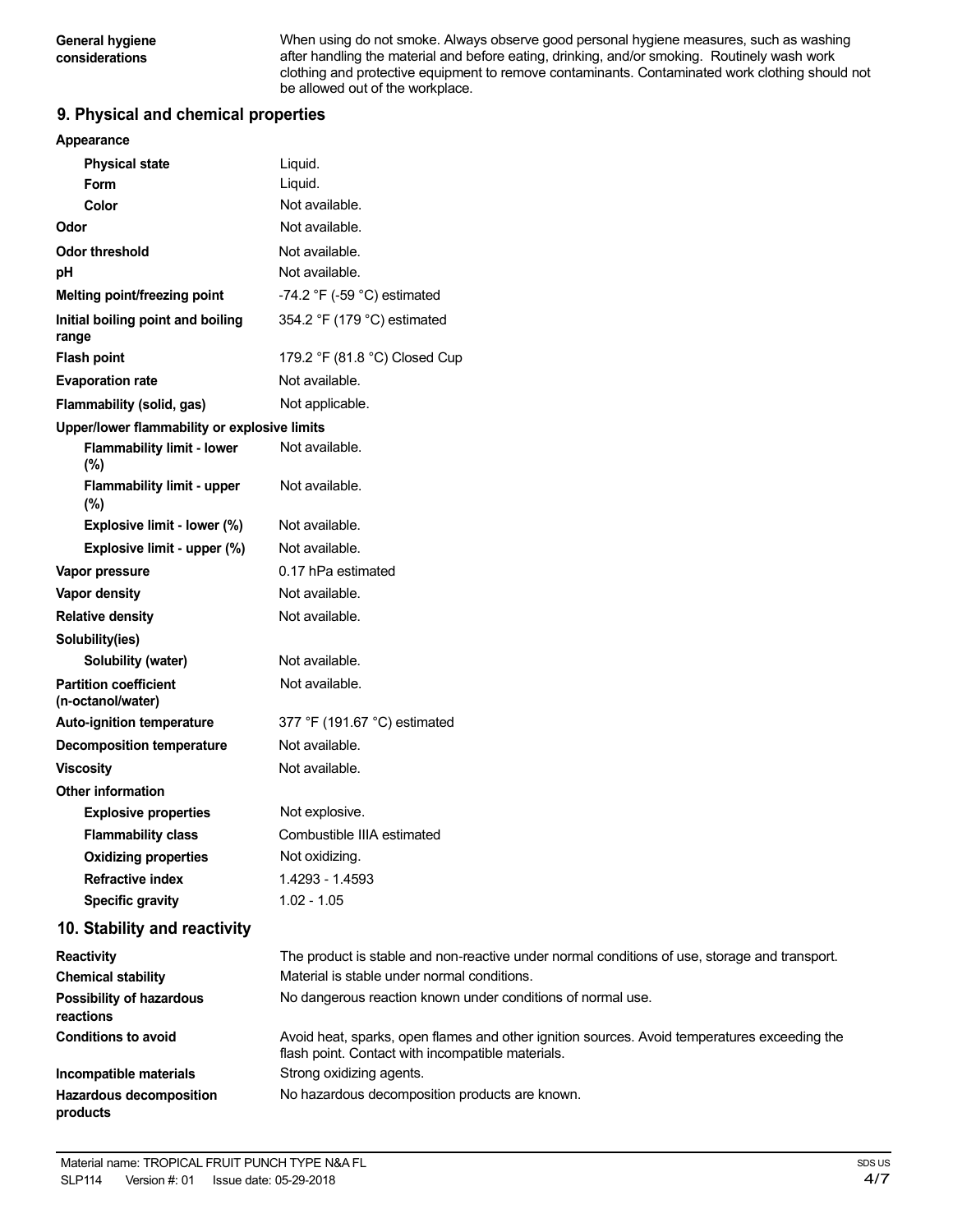### **11. Toxicological information**

### **Information on likely routes of exposure**

| <b>Inhalation</b>                                 | May cause irritation to the respiratory system. Prolonged inhalation may be harmful.                                                                            |  |  |
|---------------------------------------------------|-----------------------------------------------------------------------------------------------------------------------------------------------------------------|--|--|
| <b>Skin contact</b>                               | May cause an allergic skin reaction.                                                                                                                            |  |  |
| Causes serious eye irritation.<br>Eye contact     |                                                                                                                                                                 |  |  |
| Ingestion                                         | Expected to be a low ingestion hazard.                                                                                                                          |  |  |
| Symptoms related to the<br>physical, chemical and | Severe eye irritation. Symptoms may include stinging, tearing, redness, swelling, and blurred<br>vision. May cause an allergic skin reaction. Dermatitis. Rash. |  |  |

### **toxicological characteristics**

#### **Information on toxicological effects**

#### **Acute toxicity**

| <b>Components</b>                                                 |                                                                                                                     | <b>Species</b>                                                               | <b>Test Results</b>                                                          |
|-------------------------------------------------------------------|---------------------------------------------------------------------------------------------------------------------|------------------------------------------------------------------------------|------------------------------------------------------------------------------|
| <b>BENZALDEHYDE</b>                                               | #21                                                                                                                 | NOM (CAS 100-52-7)                                                           |                                                                              |
| <u>Acute</u>                                                      |                                                                                                                     |                                                                              |                                                                              |
| Oral                                                              |                                                                                                                     |                                                                              |                                                                              |
| LD50                                                              |                                                                                                                     | Rat                                                                          | 1300 mg/kg                                                                   |
| <b>BENZYL ALCOHOL</b>                                             | #38                                                                                                                 | NOM NFI (CAS 100-51-6)                                                       |                                                                              |
| Acute                                                             |                                                                                                                     |                                                                              |                                                                              |
| Oral                                                              |                                                                                                                     |                                                                              |                                                                              |
| LD50                                                              |                                                                                                                     | Rat                                                                          | 1230 - 3100 mg/kg                                                            |
|                                                                   |                                                                                                                     | * Estimates for product may be based on additional component data not shown. |                                                                              |
| <b>Skin corrosion/irritation</b>                                  |                                                                                                                     |                                                                              | Prolonged skin contact may cause temporary irritation.                       |
| Serious eye damage/eye<br><i>irritation</i>                       |                                                                                                                     | Causes serious eye irritation.                                               |                                                                              |
| Respiratory or skin sensitization                                 |                                                                                                                     |                                                                              |                                                                              |
| <b>Respiratory sensitization</b>                                  |                                                                                                                     | Not a respiratory sensitizer.                                                |                                                                              |
| <b>Skin sensitization</b>                                         |                                                                                                                     | May cause an allergic skin reaction.                                         |                                                                              |
| Germ cell mutagenicity                                            | No data available to indicate product or any components present at greater than 0.1% are<br>mutagenic or genotoxic. |                                                                              |                                                                              |
| Carcinogenicity                                                   |                                                                                                                     |                                                                              | Not classifiable as to carcinogenicity to humans.                            |
|                                                                   |                                                                                                                     | IARC Monographs. Overall Evaluation of Carcinogenicity                       |                                                                              |
| Not listed.                                                       |                                                                                                                     |                                                                              |                                                                              |
|                                                                   |                                                                                                                     | OSHA Specifically Regulated Substances (29 CFR 1910.1001-1050)               |                                                                              |
| Not regulated.                                                    |                                                                                                                     | US. National Toxicology Program (NTP) Report on Carcinogens                  |                                                                              |
| Not listed.                                                       |                                                                                                                     |                                                                              |                                                                              |
| <b>Reproductive toxicity</b>                                      |                                                                                                                     |                                                                              | This product is not expected to cause reproductive or developmental effects. |
| Specific target organ toxicity -                                  |                                                                                                                     | Not classified.                                                              |                                                                              |
| single exposure                                                   |                                                                                                                     |                                                                              |                                                                              |
| Specific target organ toxicity -<br>repeated exposure             |                                                                                                                     | Not classified.                                                              |                                                                              |
| <b>Aspiration hazard</b>                                          |                                                                                                                     | Not an aspiration hazard.                                                    |                                                                              |
| <b>Chronic effects</b>                                            |                                                                                                                     | Prolonged inhalation may be harmful.                                         |                                                                              |
| 12. Ecological information                                        |                                                                                                                     |                                                                              |                                                                              |
| <b>Ecotoxicity</b>                                                |                                                                                                                     | Harmful to aquatic life.                                                     |                                                                              |
| Persistence and degradability<br><b>Bioaccumulative potential</b> |                                                                                                                     |                                                                              |                                                                              |
| Partition coefficient n-octanol / water (log Kow)                 |                                                                                                                     |                                                                              |                                                                              |
| <b>BENZALDEHYDE</b>                                               |                                                                                                                     | #21 NOM                                                                      | 1.48                                                                         |
| <b>BENZYL ALCOHOL</b><br>ETHYL BUTYRATE                           |                                                                                                                     | #38 NOM NFI<br>#71 NOM                                                       | 1.1<br>1.73                                                                  |
|                                                                   |                                                                                                                     |                                                                              |                                                                              |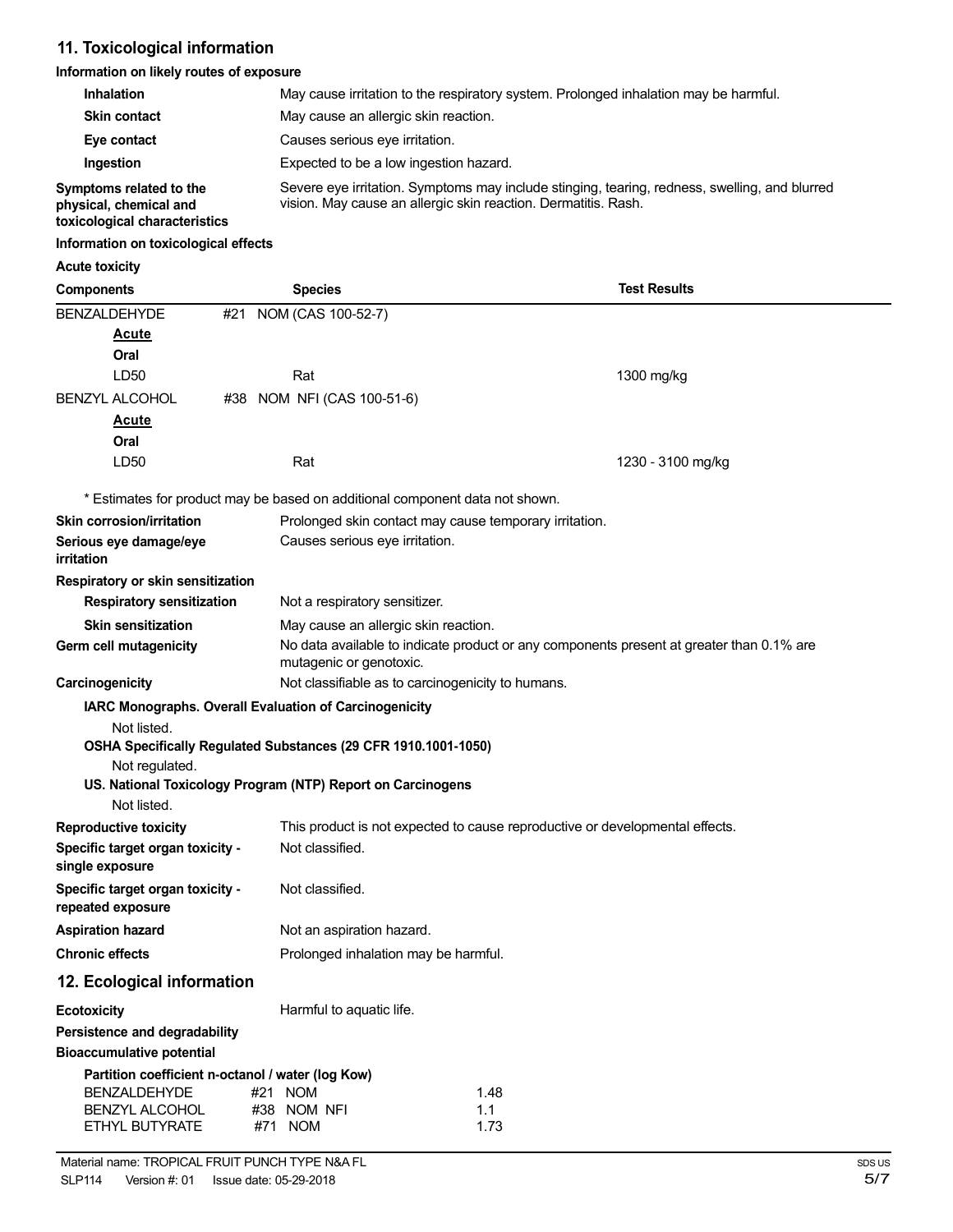| Partition coefficient n-octanol / water (log Kow)<br>PROPYLENE GLYCOL | NOM NFI                                                | $-0.92$                                                                                                                                                                                                                                                                                     |
|-----------------------------------------------------------------------|--------------------------------------------------------|---------------------------------------------------------------------------------------------------------------------------------------------------------------------------------------------------------------------------------------------------------------------------------------------|
| <b>Mobility in soil</b>                                               | No data available.                                     |                                                                                                                                                                                                                                                                                             |
| Other adverse effects                                                 |                                                        | No other adverse environmental effects (e.g. ozone depletion, photochemical ozone creation<br>potential, endocrine disruption, global warming potential) are expected from this component.                                                                                                  |
| 13. Disposal considerations                                           |                                                        |                                                                                                                                                                                                                                                                                             |
| <b>Disposal instructions</b>                                          | local/regional/national/international regulations.     | Collect and reclaim or dispose in sealed containers at licensed waste disposal site. Do not allow<br>this material to drain into sewers/water supplies. Do not contaminate ponds, waterways or ditches<br>with chemical or used container. Dispose of contents/container in accordance with |
| Local disposal regulations                                            | Dispose in accordance with all applicable regulations. |                                                                                                                                                                                                                                                                                             |
| Hazardous waste code                                                  | disposal company.                                      | The waste code should be assigned in discussion between the user, the producer and the waste                                                                                                                                                                                                |
| Waste from residues / unused<br>products                              | Disposal instructions).                                | Dispose of in accordance with local regulations. Empty containers or liners may retain some<br>product residues. This material and its container must be disposed of in a safe manner (see:                                                                                                 |
| <b>Contaminated packaging</b>                                         | disposal.                                              | Since emptied containers may retain product residue, follow label warnings even after container is<br>emptied. Empty containers should be taken to an approved waste handling site for recycling or                                                                                         |
| 14. Transport information                                             |                                                        |                                                                                                                                                                                                                                                                                             |
| <b>DOT</b>                                                            |                                                        |                                                                                                                                                                                                                                                                                             |
| Not regulated as dangerous goods.                                     |                                                        |                                                                                                                                                                                                                                                                                             |
| <b>IATA</b>                                                           |                                                        |                                                                                                                                                                                                                                                                                             |
| Not regulated as dangerous goods.                                     |                                                        |                                                                                                                                                                                                                                                                                             |
| <b>IMDG</b><br>Not requisited as departeurs goods                     |                                                        |                                                                                                                                                                                                                                                                                             |

Not regulated as dangerous goods. **Transport in bulk according to** Not established.

**Annex II of MARPOL 73/78 and the IBC Code**

#### **15. Regulatory information**

**US federal regulations**

This product is a "Hazardous Chemical" as defined by the OSHA Hazard Communication Standard, 29 CFR 1910.1200.

#### **TSCA Section 12(b) Export Notification (40 CFR 707, Subpt. D)**

Not regulated.

**CERCLA Hazardous Substance List (40 CFR 302.4)**

Not listed.

**SARA 304 Emergency release notification**

Not regulated.

**OSHA Specifically Regulated Substances (29 CFR 1910.1001-1050)**

Not regulated.

### **Superfund Amendments and Reauthorization Act of 1986 (SARA)**

**Hazard categories** Immediate Hazard - Yes Delayed Hazard - No Fire Hazard - Yes Pressure Hazard - No Reactivity Hazard - No

### **SARA 302 Extremely hazardous substance**

Not listed.

**SARA 311/312 Hazardous** No **chemical**

**SARA 313 (TRI reporting)** Not regulated.

### **Other federal regulations**

**Clean Air Act (CAA) Section 112 Hazardous Air Pollutants (HAPs) List** Not regulated.